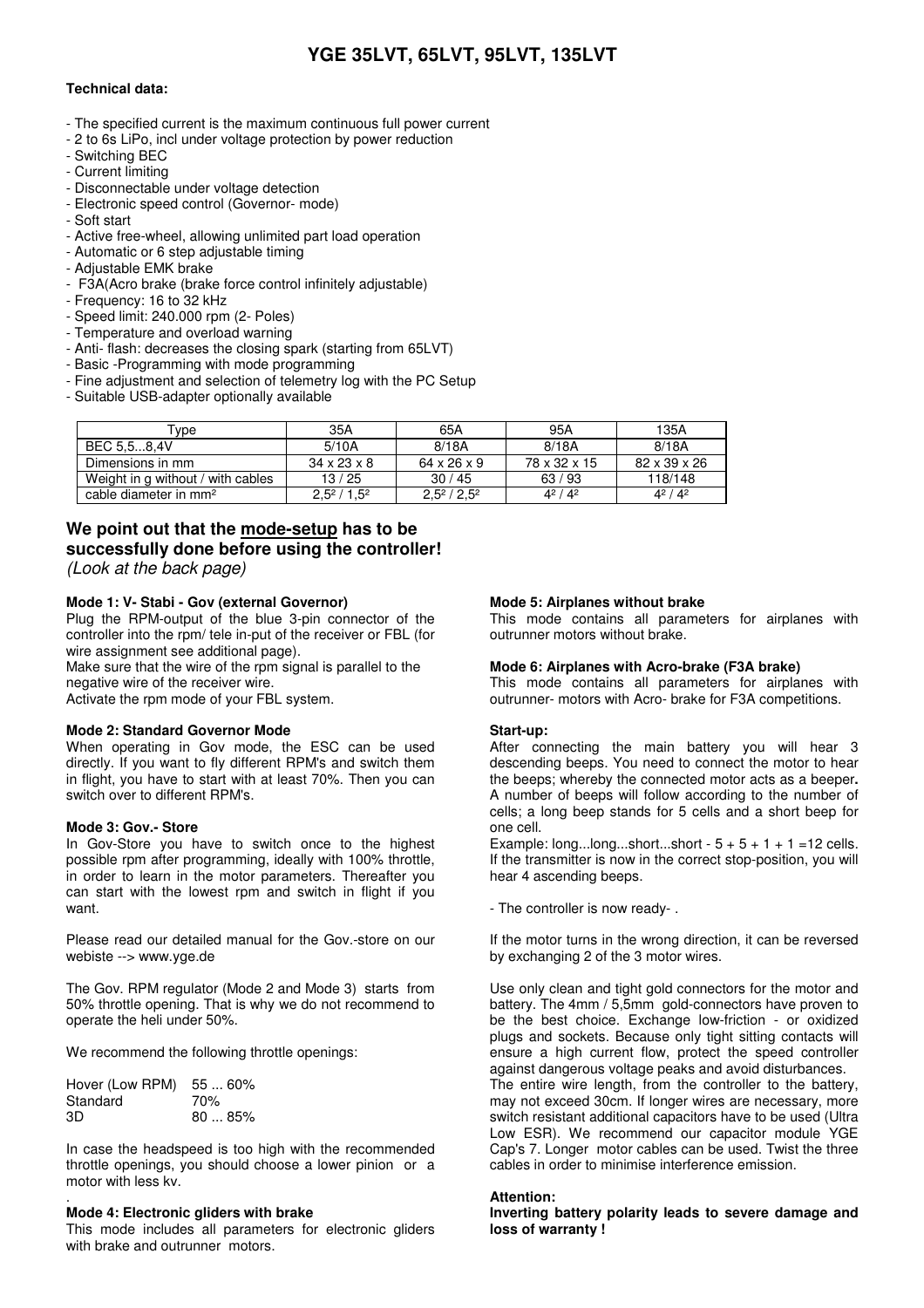#### **Mode Programming:**

1. For safety reasons remove ALL rotor blades!

2. Switch on the transmitter and move the throttle stick to maximum (100%).

3. Connect the battery to the ESC  $\rightarrow$  wait for the interval beep:  $\mathcal{N}$  ...  $\mathcal{N}$  after 20 beeps the setup menu is entered: confirmation ♪♪ .

4. Move the throttle stick to minimum and choose the mode:

| J.   | Vbar - gov                              | Mode 1 |
|------|-----------------------------------------|--------|
| ЛT   | Gov - mode                              | Mode 2 |
| JJJ  | Gov - store                             | Mode 3 |
| 1111 | Glider with folding propeller and brake | Mode 4 |
|      | <b>SIST</b> Motor plane without brake   | Mode 5 |
|      | <b>SSSSS</b> Motor plane with F3A brake | Mode 6 |

5. At the desired mode, move the throttle stick to maximum: confirmation ♪♪.

If no mode has been selected, the mode programming starts again with mode  $1 =$  Vbar - gov, etc....

6. Once a mode has been selected, move the throttle stick to minimum: confirmation ♪♪.

You will hear the beeps acc to the number of cells and now the ESC is armed and ready for use.

#### **- THE END -**

All relevant parameters are set according to the chosen mode.

If necessary, all settings can subsequently be adjusted with the PC Setup.

In case another one of the 6 modes is selected, all settings are set back on default.

### **Autorotation (AR) and bailout:**

It is important that the motor should not be switched off (0%) completely during autorotation! Otherwise , if autorotation is cancelled, a soft start will follow and due to this a possibly unwanted autorotation.

The motor needs some low RPM for the bailout, therefore set the rpm very low: the helicopter should not be able to lift off. We recommend 10 ... 20% throttle opening. If set too low, the motor or ESC might be overloaded by the bailout. The bailout also might take a few seconds for spooling up, so always bail out at a safe height!

As soon as the model is on the ground, the motor has to be switched off completely, otherwise there is no soft-start and bailout is active!

#### **Lipo protection / under-voltage protection:**

Because of the voltage-driven load adjustment, it is possible to fly further with low power, because the battery recovers with smaller load. However, if the voltage continues to break in, the motor will be switched off.

#### **Active free-wheel:**

The unlimited partial load capability refers to the maximum full power current of the respective ESC types.

#### **Temperature / overload warning:**

If the speed controller's temperature exceeds its limit, because of overloading or lack of cooling, after landing and/or motor stop, a warning signal is issued (3 beeps in the interval). But the motor is not switched off in flight! Only when the temperature reaches an extremely critical level, rpm will be reduced to 70% of the current power**.** 

The partial load operation between half and nearly full power is the most difficult area for an ESC. In addition the running time becomes longer and longer with the Lipo technology. If it comes to repeated temperature warnings, better cooling should be provided or the current should be reduced.

These warnings are to be regarded as overload warnings and **not as normal operating condition**. At high temperatures the components are very stressed and this leads to a decreased service life.

You achieve better cooling not only through sufficiently dimensioned air intake, but even more efficiently through a larger air outtake, in order to avoid heat accumulation. You achieve smaller currents by using a smaller propeller or a battery with one less cell.

### **Caution:**

It is important to make sure that no objects are within the propeller circle when batteries are connected. The use of this speed controller is therefore allowed only in situations where damages and personal injuries are impossible. A damaged controller (e.g. broken, damaged by polarity inversion or humidity) must not be reused under any circumstances. Otherwise malfunctions or subsequent defects may arise at a later date.

The ESC should only be powered by batteries, the use from power supplies is not allowed.

### **Analysis of malfunctions:**

The ESC has a yellow LED - status indicator light as well as a red LED light to analyze error. A flashing sequence indicates errors during operational use. After about a 1 minute successful run the error will be automatically deleted.

2x flashes: Under-voltage identification

3x flashes: Temperature rise warning

4x flashes: Overcurrent

5x flashes: Receiver signals failed

6x flashes: start up failed

7x flashes: BEC-overload